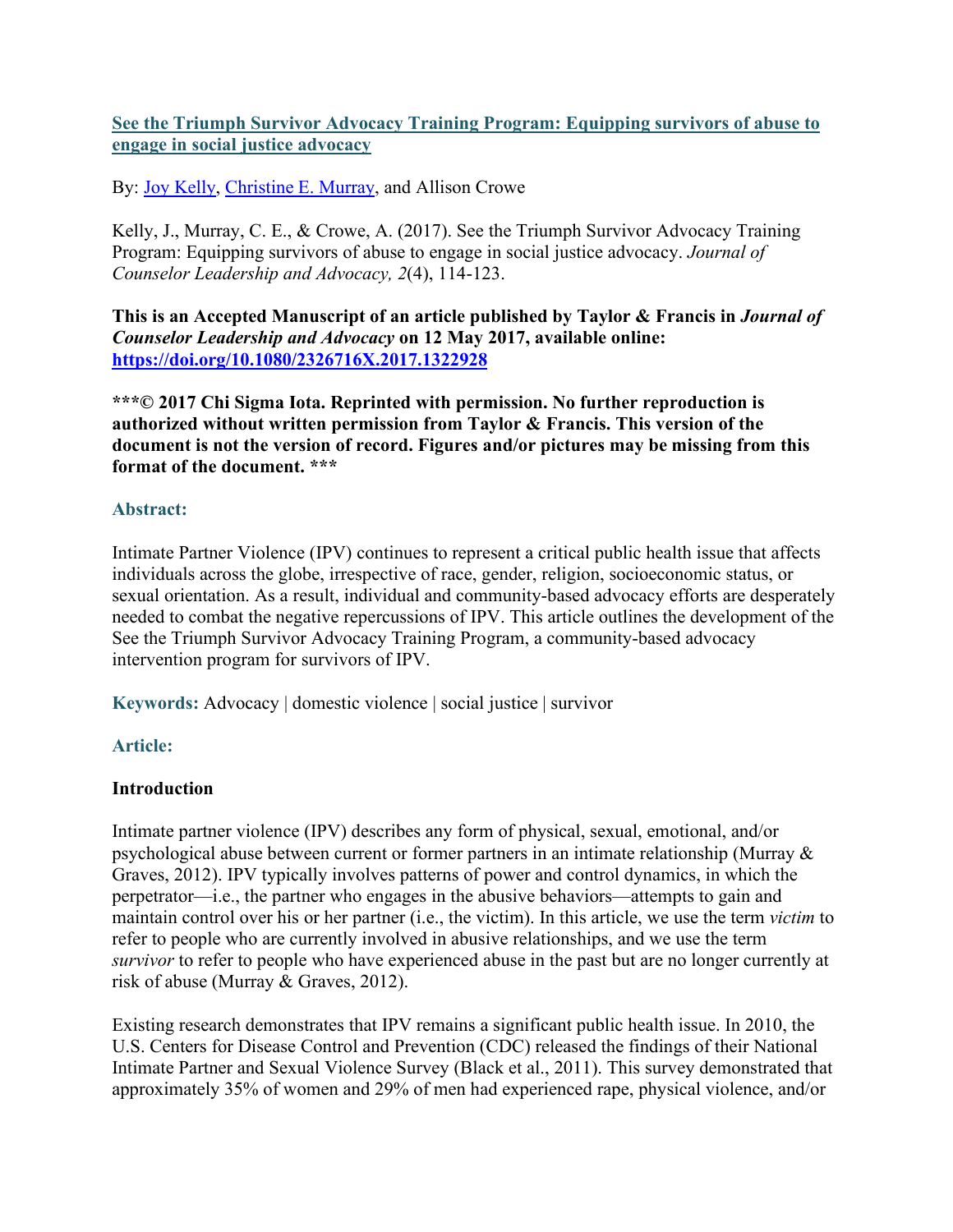stalking within an intimate relationship at some point in their lives. The rates of psychological aggression were even higher, with approximately half of both women and men having experienced this form of IPV during their lives. Although rates of IPV victimization are high for both men and women, this survey affirmed prior research that indicates that women are more likely to experience severe violence than men, with about 24% of women and 14% of men having experienced severe physical violence in an intimate relationship during their lifetimes. IPV may occur in same-sex relationships, and existing research suggests that it occurs in samesex relationships at similar rates to heterosexual relationships (Alexander, 2002; McClennen, 2005).

High rates of IPV translate into significant costs and consequences—for individual victims and survivors, for communities, and for society. The potential consequences include physical and mental health consequences; negative impacts on children who witness the abuse; impaired economic self-sufficiency for victims and survivors; and significant costs for society, such as lost work productivity and the financial costs of sustaining crisis and long-term support services for people impacted by IPV (Murray & Graves, 2012). In light of these costs, there remains a significant need for innovative, proactive strategies to promote social change to prevent future abuse and ensure that victims and survivors are supported, as well as to hold perpetrators accountable. Community-level advocacy initiatives are useful for promoting this type of social change, and survivors themselves have a unique role to play in these advocacy activities, as will be discussed later in this article. Counselors who work with clients impacted by IPV can promote survivors' participation in these activities, when appropriate, by offering opportunities for clients to learn new advocacy skills and information.

This article presents an innovative training program, the See the Triumph Survivor Advocacy Training Program, which counselors can use with IPV survivors in their communities. Before turning our attention to the unique context surrounding advocacy efforts related to IPV, the next section discusses advocacy efforts in general and examines efforts to promote advocacy efforts among different types of populations. Following this introduction to population-based advocacy training in general, we will discuss unique considerations for advocacy involving survivors of past IPV.

# **A broad view of community-level advocacy**

Broadly speaking, advocacy "… empowers citizens to ensure that their voices are heard, their rights respected and their interests defended" (Baldwin, 2003, p. 34). Although much advocacy work begins and grows at a grassroots level, there are increasing efforts to develop programs and resources to help people carry out advocacy work in an effective, competent, and ethical manner. Advocates are people who work on behalf of or in support of themselves and/or others to help them improve their lives and have their rights upheld (Baldwin, 2003; Newson, 2007). Thus, overall, advocates are working to support the betterment of the world for people who have some perceived challenges or disadvantages within the wider social context.

Researchers have identified specific knowledge and skills that are needed to successfully engage in advocacy activities (Bateman, 2000; Newson, 2007). A solid knowledge basis for advocacy work involves the following: (a) self-awareness of one's knowledge, skills, and abilities; (b) a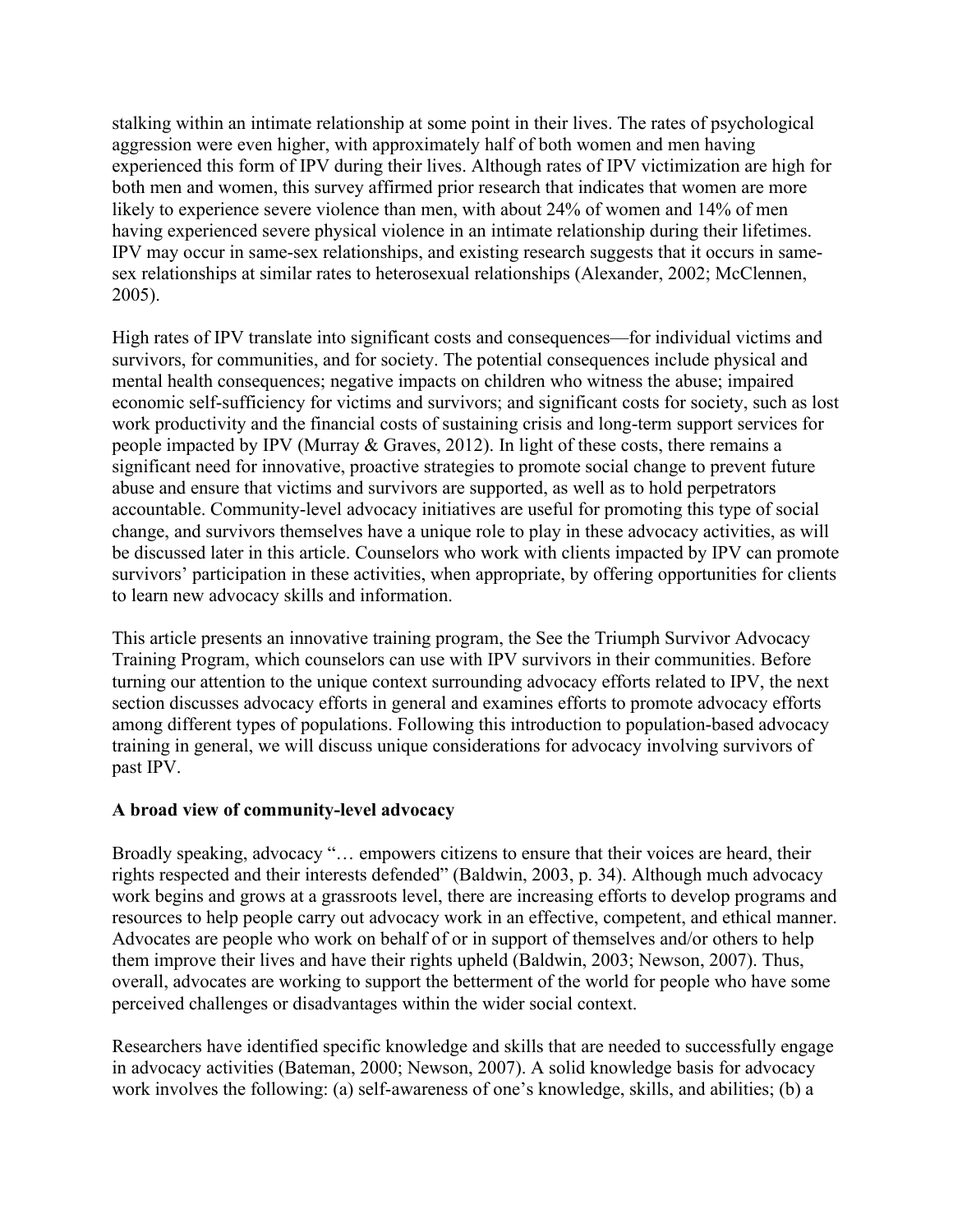full understanding of the needs and experiences of the person or group on whose behalf one is advocating; (c) recognition that every person is unique; (d) a solid reflection on one's own values and beliefs; and (e) an understanding that each person should have the freedom to make choices from him- or herself (Bateman, 2000). In addition, Newson's (2007) review of the literature revealed several skills and attributes that are beneficial for advocacy work, including negotiation, listening, sharing, effective communication, honesty, sensitivity, patience, perseverance, discretion, and commitment.

Given the extensive knowledge and skills that are useful for advocacy work, it is essential to consider strategies for helping people to develop their understanding and abilities that can help them to become competent advocates. To that end, the existing literature contains examples of community-based advocacy training programs for specific populations. As one example, the "Tomorrow's Challenge" was developed as an advocacy training program for parents with children with developmental disabilities (Hixson et al., 1992). This program trained parents in skills related to advocacy work, such as by offering workshop sessions on conflict resolution, communication, and assertiveness skills, as well as instructions for completing a plan of action for their children.

Walsh-Burke and Marcusen (1999) described a self-advocacy training program for cancer survivors, referred to as the Cancer Survival Toolbox (CST), which was grounded in research involving a survey completed by 569 cancer survivors and 833 oncology professionals. Drawing upon the findings of this survey, the program developers for the CST considered five essential skills for self-advocacy: information seeking, communicating, problem solving, negotiating, and decision-making skills (Clark & Stovall, 1996; Walsh-Burke & Marcusen, 1999). A sample of survivors who participated in the program provided qualitative feedback regarding the training content, and they suggested that the program was helpful, "user-friendly," and relevant. Furthermore, their feedback underscored the importance of offering the training program via an interactive group format, and the program developers' future plans include creating a resource booklet and group facilitation training manual (Walsh-Burke & Marcusen, 1999).

As another example of an advocacy training program described in previous research, Baker, Leitner, and McAuley (2001) described The Oklahoma Aging Advocacy Leadership Academy, which included aging-related content and training in skills for advocacy, leadership, and voluntarism for members of the aging population. More specifically, the program's content included communication and leadership strategies (e.g., oral and written communication skills and planning and holding meetings), policy issues and processes (e.g., how state policy is made, how to get a sponsor for a bill, and the state legislative calendar), and advocacy skills (e.g., media advocacy strategies, how to search for advocacy information, and how to prepare talking points on a topic). Following completion of the Academy, participants were asked to complete an assessment evaluation regarding their personal impressions about the quality of 18 aspects of the academy. The authors found that the most frequently cited positive elements of the Academy included the opportunity to network with other participants and speakers, the quality and variety of information provided, and the quality and diversity of speakers (Baker et al., 2001).

Overall, existing research suggests that advocacy training programs are useful for a wide range of personal and social issues. These programs are especially relevant for members of the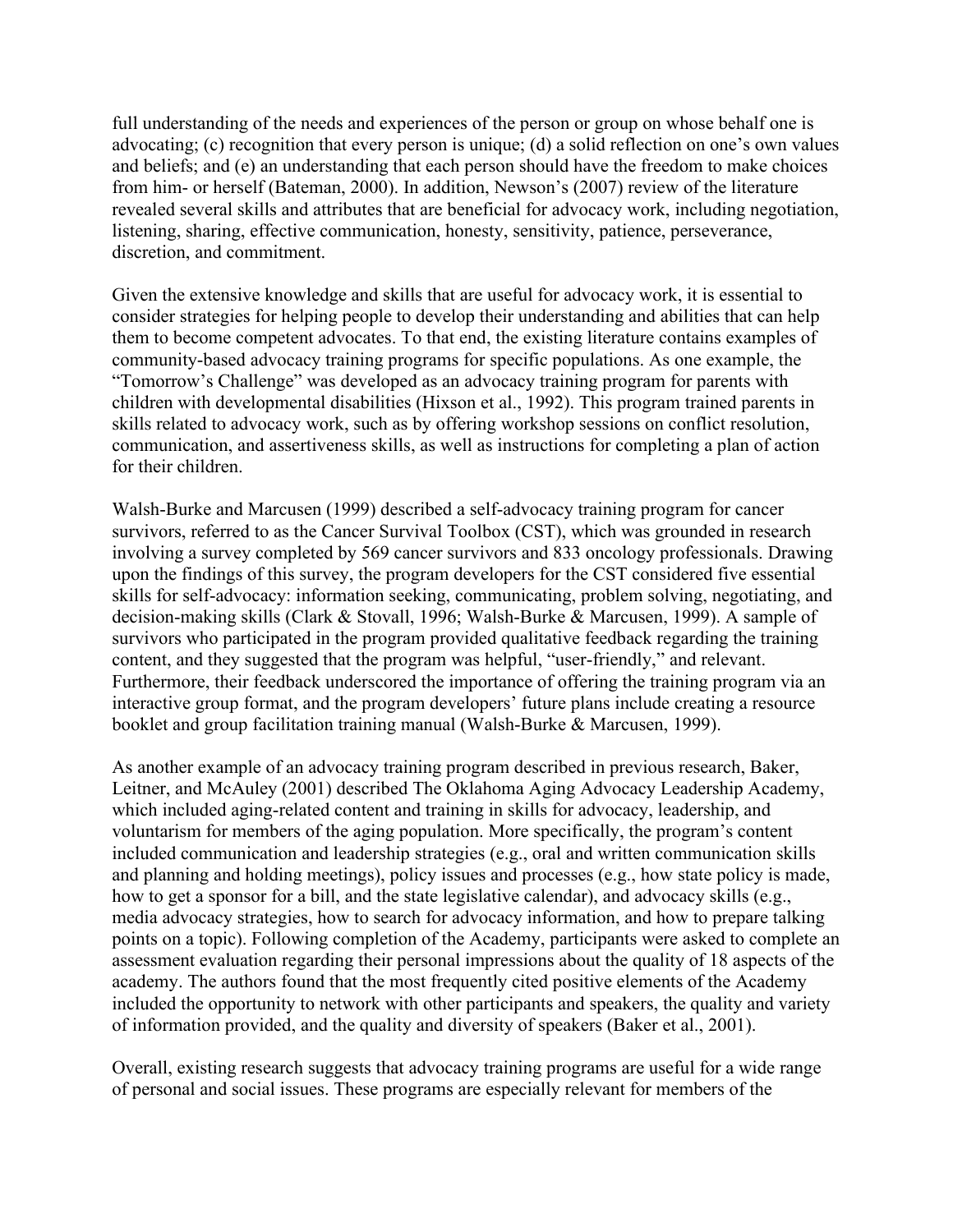population who are interested in advocating for the needs of others who are facing similar challenges to those they have encountered. The existing body of research on this topic is somewhat limited to smaller-scale pilot evaluations, and more rigorous research methodologies are needed to fully determine the outcomes of these programs for participants and the communities in which they are advocating. Additionally, the existing research base is somewhat dated: The research was conducted during the 1990s and early 2000s in disciplines such as social work, public health, special needs education, gerontology, and other medical-related disciplines. However, the current research suggests that useful components of advocacy training programs include having an interactive, engaging format, connecting participants with others with similar advocacy interests, and fostering a range of skills and information that aid participants in developing competence in carrying out advocacy activities.

### **Advocacy related to IPV**

As the focus of the current article is on advocacy related to IPV, it is important to consider the unique dynamics of IPV-related advocacy, in addition to the more general advocacy-related information presented previously. First, we distinguish the type of community-level advocacy to which we are referring in this article from more individualized victim advocacy services that are provided commonly in domestic violence service agencies. Victim advocates are individuals who support victims through the court process and provide information regarding orders of protection, counseling support, shelters, legal referrals, and other social service information. Additionally, victim advocates may serve in the role of liaison between the victim and the prosecutor in efforts to aid in the offender prosecution process (Camacho & Alarid, 2008). This type of IPV-related advocacy, therefore, is much more individual-focused and aims to help victims and survivors understand their individual rights and options, and victim advocates help victims and survivors to navigate the complex community response systems from which they may seek help (e.g., law enforcement, courts, colleges and universities, and health-care systems).

Community members—including individual victim advocates, victims and survivors, and other concerned citizens—also may engage in more community-wide or systemic advocacy efforts related to IPV. A limited amount of previous research on this type of advocacy was located in the existing research literature. However, in one interview with Lewis O'Conner, a family violence advocate and activist, Jezierski (1996) highlighted the importance of community and educational efforts to eliminate violence. These efforts may include legislative lobbying, letter writing, public speaking, and seeking media attention as crucial activities within IPV advocacy work. In a study conducted by Hovmand and Ford (2009), community-based advocacy responses were assessed via implementation of a Coordinated Community Response (CCR) council to determine the effectiveness of utilizing computer system dynamics and simulation as a method for modeling community interventions including mandatory arrest, victim advocacy, and level of council cooperation changes. Salazar, Emshoff, Baker, and Crowley (2007) describe how Coordinated Community Response (CCR) councils represent an ecological method by which community activities, individual and organizational advocates, judicial systems, law enforcement, and social service agencies come together to address IPV in a more comprehensive framework. The authors also report how CCR implementation does not include a standardized intervention procedure. However, many CCRs possess comparable objectives, including provision of victim protections, the development and evaluation of new and existing services,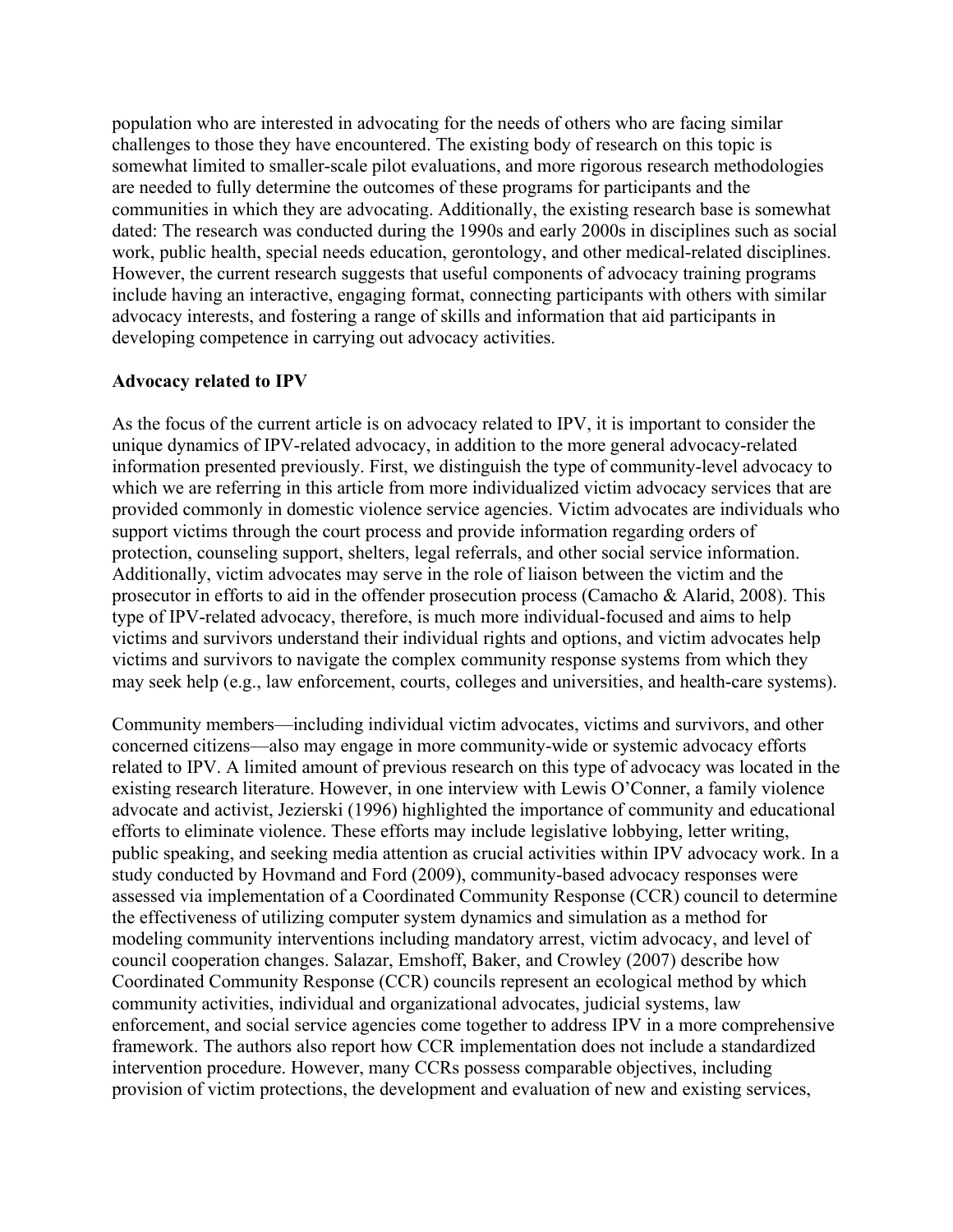offender accountability efforts, and attempts to change the systemic climate of tolerance for IPV (e.g., lobbying criminal justice systems to implement stricter criminal policies for offenders, media campaign development designed to influence social community norms).

One promising strategy for strengthening community response systems to address IPV and to prevent future violence is to involve survivors as advocates. Many survivors of IPV are interested in using their past experiences of abuse to help others avoid similar traumatic situations, although certainly becoming an advocate is not necessary for healing and recovery following an abusive relationship (Murray, King, Crowe, & Flasch, 2015). Murray et al. (2015) surveyed 123 survivors of past abuse who had been out of any abusive relationships for at least two years to ask them about their views on becoming engaged in advocacy work to address IPV in their communities. The definition of advocacy work used in this study was as follows:

Being an advocate means different things to different people, and it could come in the form of paid and/or volunteer work with victims/survivors of domestic violence, providing support through a community or religious organization, writing letters to the editor, speaking about their experiences with others in the community, and other formal and informal forms of advocacy. (Murray et al., 2015, p. 90)

Murray et al. (2015) identified four main themes in the survivors' feedback about engaging in advocacy work. First, they believed that survivors have a unique and important role to play in advocacy efforts due to their deep understanding of abuse, although the survivors described the importance of survivors being in an advanced stage of recovery in order to be effective at advocacy work. Second, participants underscored the importance of always offering survivors a choice as to whether and how to engage in advocacy efforts, especially because of how emotionally intense the work can be. Third, the participants described the skills and characteristics they viewed as important for becoming engaged in advocacy work, which included openness; commitment to personal growth; dedication to the advocate role; and a range of specific skills, including writing, active listening, and public speaking. Fourth, the survivors in this study offered numerous examples of both large-scale and small-scale efforts to engage in advocacy work. Large-scale efforts included public speaking, volunteering with children impacted by abuse, and leading support groups. Smaller-scale efforts included sharing information and resources on social media and being available to listen to other survivors. Clearly, many survivors of IPV desire to engage in advocacy activities as a way to give back to others and make meaning of their own experiences of abuse. Thus, there is a need to create mechanisms to support survivors in this work, including training programs to help them develop the knowledge and skills that will help them to become competent advocates. To address this need, the next section describes the development of the See the Triumph Survivor Advocacy Training Program. A description of the content and format of the program is provided, followed by recommendations for implementation of the program.

#### **Description of The See the Triumph Survivor Advocacy Training Program**

The See the Triumph Survivor Advocacy Training Program is an initiative of the See the Triumph campaign [\(www.seethetriumph.org\)](http://www.seethetriumph.org/), which was developed by Christine Murray and Allison Crowe. The See the Triumph campaign aims to end the stigma surrounding IPV and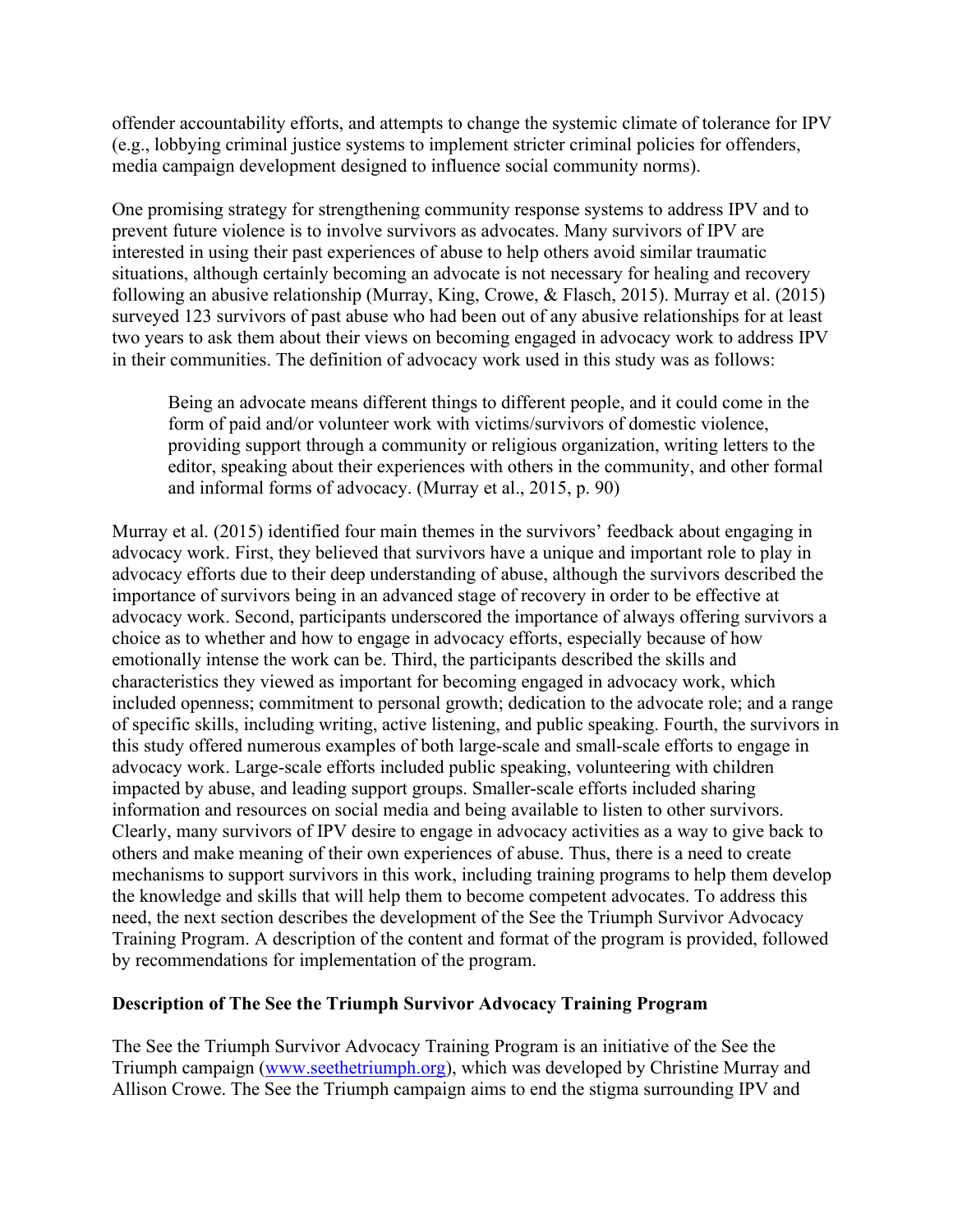develop supportive resources for survivors, and it is based on a series of research studies involving hundreds of survivors of past abusive relationships. In addition to Murray and Crowe, graduate students Jennifer Hamilton and Jennifer Schenker of The University of North Carolina at Greensboro were instrumental in developing the See the Triumph Survivor Advocacy Program. The program is described in a detailed Facilitator Guide, which outlines the program's purpose, format, target audience, facilitator characteristics, facilitation guidelines, program curriculum, and evaluation procedures, all of which are discussed in detail in the following.

#### Purpose of the program

The purpose of the Survivor Advocacy Training Program is to "provide a step-by-step process for survivors to harness their collective power to engage in advocacy efforts" (Murray, Crowe, Schenker, Hamilton, & Kelly, 2015, p. 3). The program aims to support survivors in engaging in both small- and large-scale advocacy efforts in one's community of reference to change the social systems that stigmatize survivors of IPV. The program is guided by four primary assumptions: (a) advocacy means taking action to promote positive change within social systems, (b) everyone can be an advocate for ending IPV and supporting survivors, (c) advocacy efforts can be big and/or small, and (d) survivors themselves have a unique and powerful role to play as advocates. The goal of the Survivor Advocacy Training Program is to provide a structure for participants to understand the meaning of advocacy, particularly as it relates to their personal participation in advocacy work. Overall, the program attempts to provide participants with the resources and skills necessary to be effective advocates in their own communities.

#### Format of the program and target audience

The See the Triumph Survivor Advocacy Training Program Facilitator Guide is divided into two sections. In Part One, a detailed outline is included for individuals interested in facilitating the program in their own community, including suggested characteristics of facilitators and recommendations for how to plan and implement the program successfully. In Part Two, the program's eight-week training curriculum is presented. The program emphasizes that the skillsbased curriculum is designed to be customized to the unique needs and interests of members of the group (Murray et al., 2015). Thus, the curriculum is not designed to be used in a rigid, prescriptive manner. Rather, it is intended to be a flexible set of resources that facilitators can tailor to the unique needs of their group and the setting of the program. The program's primary target audience includes community groups and agencies that cater to the special needs and interests of survivors of IPV, which may include such settings as local domestic violence agencies, faith-based organizations, and survivor support groups.

Applications of the American Counseling Association Advocacy Competencies to the Survivor Advocacy Training Program

As a major part of the See the Triumph research effort in developing the See the Triumph research campaign combined with subsequent programs that have evolved from the campaign (e.g., See the Triumph Survivor Advocacy Training Program), founders Murray and Crowe pay particular attention to addressing the American Counseling Association's Advocacy Competencies as a distinct part of their research foundation. The campaign founders highlight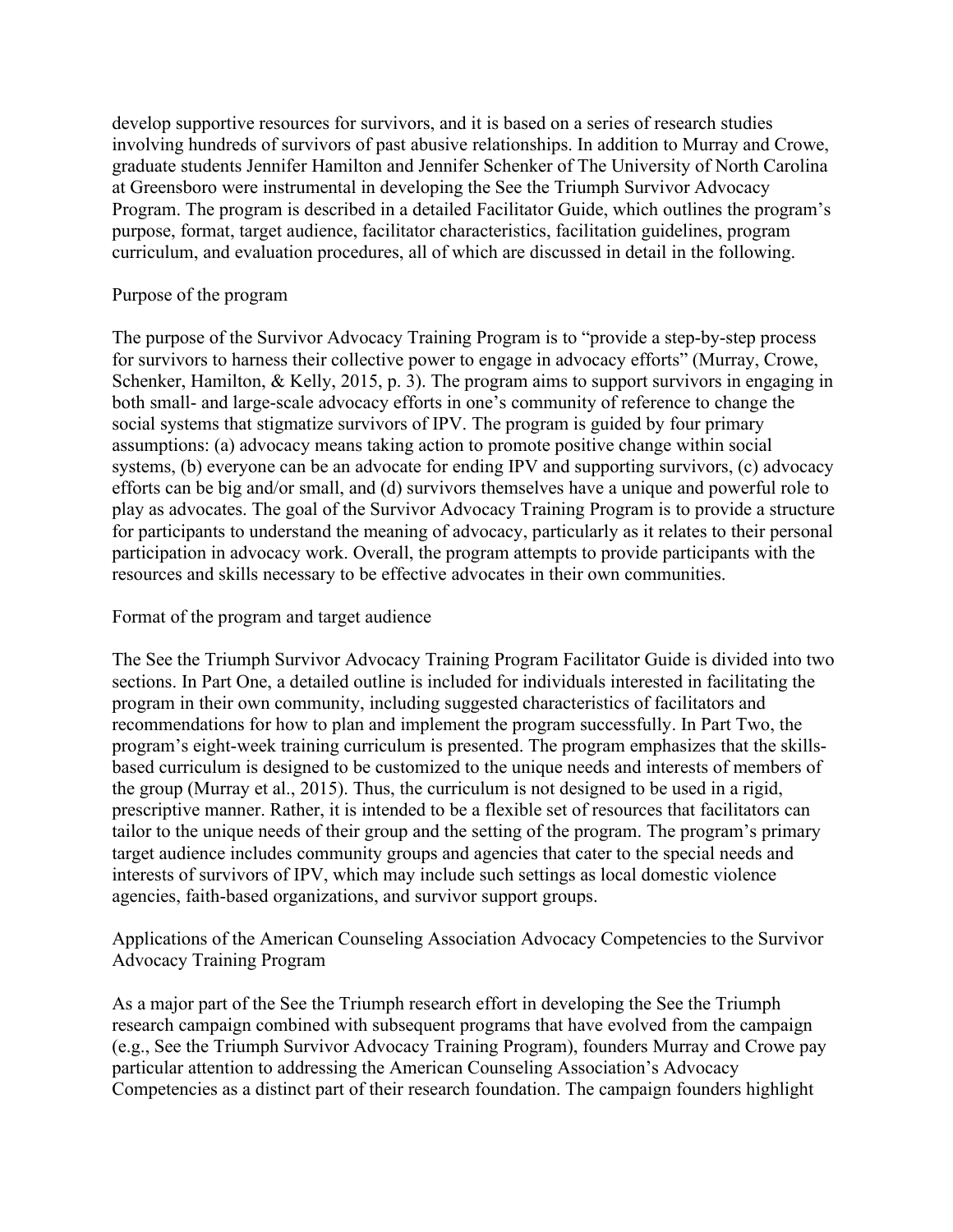that the See the Triumph campaign addresses *each one* of the 43 advocacy competencies as defined by the American Counseling Association along with providing specific examples of how the competencies are put into action through the See the Triumph campaign (Murray & Crowe, 2016). A specific example related to social/political advocacy is included in the following that illustrates the competencies in action as it relates to IPV advocacy specifically:

The campaign founders also offer valuable insights or "lessons learned" regarding their experience related to the advocacy work associated with their See the Triumph research that includes following: (a) sometimes you seek out advocacy; sometimes it finds you; (b) partnerships are critical for success; (c) large-scale advocacy efforts require substantial time and effort; (d) advocacy may not initially fit in a counselor's job duties, so they may need to be able to advocate for themselves to do this work; (e) advocacy involves exposing oneself to new forms of vulnerabilities; (f) change is slow; and (g) counselors have a unique, valuable role to play in advocacy work (Murray & Crowe, 2016). While counselors and other mental health professionals may find advocacy work to be uncomfortable or undesirable due to lack of training or time, for example, the authors stress the integral role that counselors and other mental health professionals can play in changing the social systems that impact the client populations they serve.

#### Facilitator characteristics

Individuals—such as trained mental health professionals, victim advocates, and other professionals—who are specifically trained to work with survivors of abuse are suggested as possible facilitators for the Survivor Advocacy Training Program; however, the program developers note that there is no one type of person who could be the best group facilitator. Rather than specify that facilitation should be limited to certain professional groups, the program developers suggest that any prospective facilitators should demonstrate certain characteristics, including strong communication skills, both for speaking and listening; having a basic understanding of the dynamics of IPV; being dependable and organized; and having a basic understanding of the challenges and opportunities involved in advocacy work. A full list of the desirable facilitator characteristics is available in the Facilitator Guide, which can be requested at [http://www.seethetriumph.org/see-the-triumph-survivor-advocacy-training-program.html.](http://www.seethetriumph.org/see-the-triumph-survivor-advocacy-training-program.html) This guide and other program materials are available free of charge.

#### Planning and facilitating the program

The Facilitator Guide also discusses logistical considerations and suggestions for the successful planning and implementation of the training program. More specifically, practical information such as program timing, potential members, location, emotional safety, participant eligibility, and organization are discussed. With respect to timing, the authors recommend an eight-session format to be completed on a weekly basis for approximately one to two hours per session, with one and a half hours being the preferred time limit per session; however, the authors also highlight the flexible nature of the time element, recognizing that the group's size and other factors may impact the length of group sessions. A closed group is suggested as the preferred group structure (i.e., the group begins and ends with the same members) in order to enhance the trust and safety among group members. Additionally, the authors suggest group size be limited to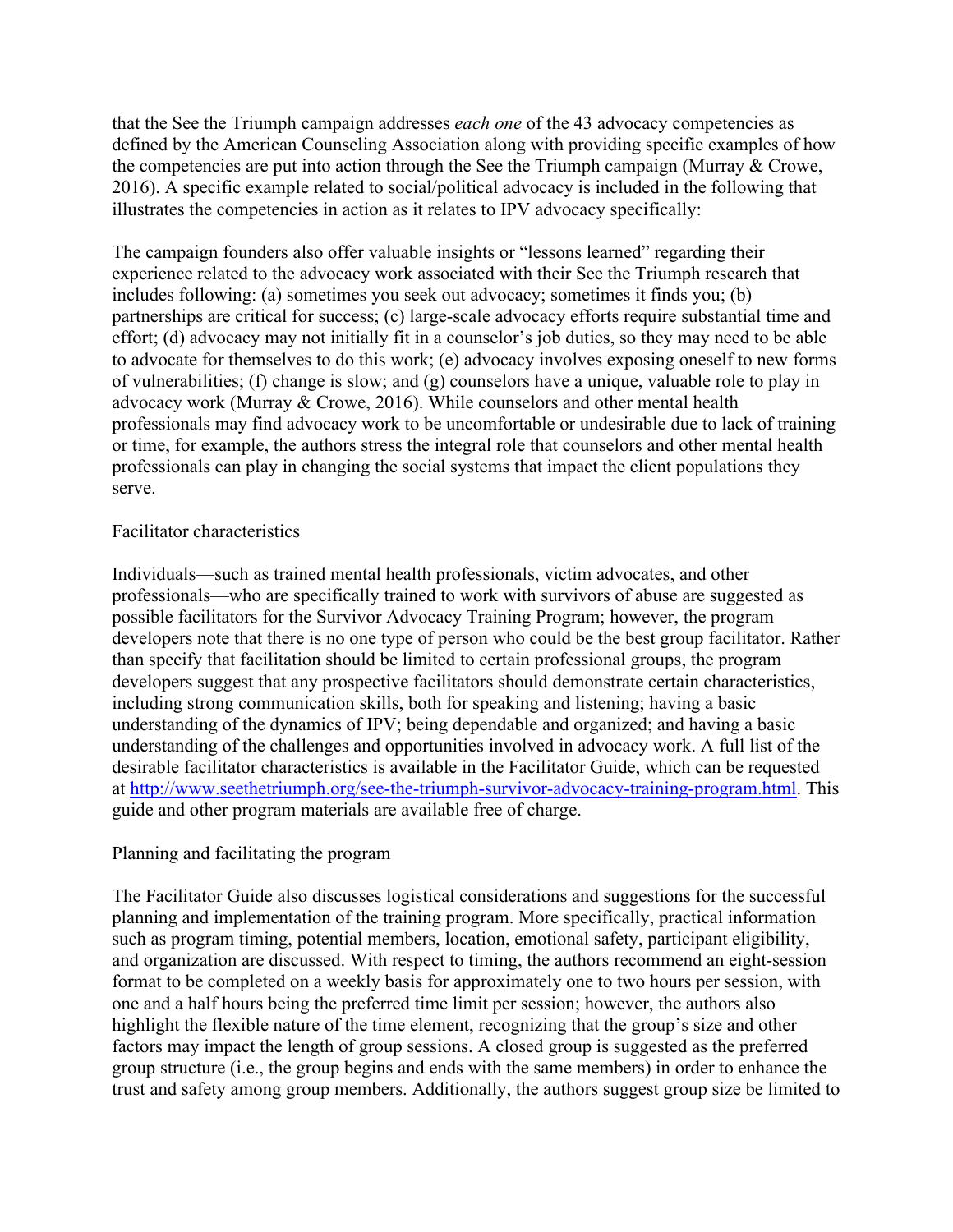eight to 10 members, indicating that a larger group size may prove more difficult to manage as members attempt to engage in the group discussion and activities.

In regards to location, physical safety and privacy are key factors in selecting an appropriate location for the program. The program developers also stress the importance of physical safety, as well as emotional safety, in their discussion of the planning and facilitation process. The establishment of a safe, confidential environment for participants to share their experiences openly is critical. Program facilitators can promote emotional safety by establishing group rules early in the process, balancing group discussions to promote equal sharing opportunities and clearly defining the group's limitations (i.e., that it is not a therapy or counseling group). Program facilitators should be knowledgeable about local mental health resources for members who may become emotionally triggered in sharing their past experiences of abuse with a list of local mental health professionals who can assist members who display mental health symptoms (e.g., PTSD, depression, and/or anxiety) if needed.

This program is designed for participants who have past experiences of IPV and who are not currently in an abusive relationship. In general, it is recommended that participants have achieved a minimum of one year of being out of the abusive relationship before participating in the training program. Additionally, it is suggested that facilitators use a brief screening process to ensure that potential members understand the purpose of the program before joining. Lastly, the program developers discuss the importance of organization and communication skills as being vital to program implementation success. Helpful suggestions for successful program facilitation include proper session time management, effective communication between sessions (i.e., reminder e-mails, provision of facilitator contact number with appropriate call boundaries), and intentional session goal setting prior to each group meeting.

#### **Description of program curriculum**

As described, the See the Triumph Survivor Advocacy Training Program is suggested to occur over the course of eight sessions, although the specific format of the program can vary depending on the needs of the host organization and other practical considerations. The curriculum is therefore organized into eight units, and each one presents advocacy-based skills content combined with interactive activities and discussions in which participants can engage. A brief overview of each unit session is provided in the following. Along with the free Facilitator Guide, prospective facilitators also receive a set of power points that correspond with each unit. Table 1 presents a summary of the major topics discussed in each session of the Survivor Advocacy Training Program.

**Table 1.** Topics addressed in survivor advocacy training program sessions.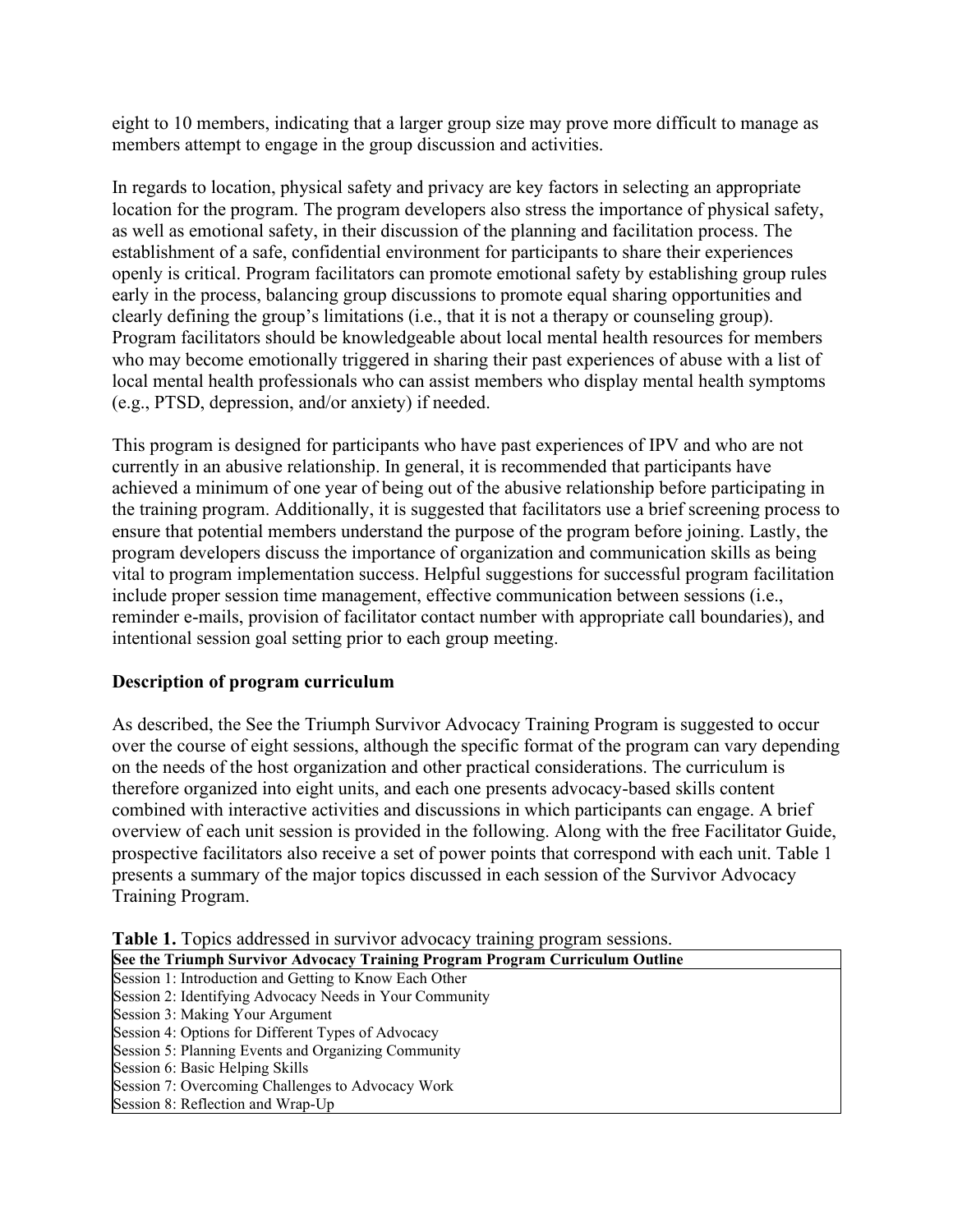**Table 2.** Example of utilizing ACA advocacy competencies in the See the Triumph research campaign.

**ACA Advocacy Competency See the Triumph Activity/Value Example** Competency #38 (Social/Political Advocacy): Identify the appropriate have begun to develop new resources that are designed for use in face-to-face mechanisms and avenues for addressing these problems. Although most of our past efforts have involved social media channels, we contexts, such as workbooks to be used in discussion groups and curricula for arts-based workshops and a survivor advocacy training program. Excerpt adopted from Table 1: Examples of See the Triumph Campaign Activities and Values That Reflect Each ACA Advocacy Competency (Murray & Crowe, 2016).

Session one: Introduction and getting to know each other

This session involves opportunities for participants to introduce themselves to other group members and get to know one another. Additional session objectives include a discussion of the definition of *advocacy*; the different types of advocacy (i.e., self-advocacy, peer advocacy, group advocacy, and political advocacy); and group norms such as respect, confidentiality, challenging oneself, and assuming best intentions of other group members. Lastly, group members are invited to discuss the concept of *positive advocacy*, including the principles of reinforcing the good and challenging the bad.

Session two: Identifying advocacy needs in your community

In session two, participants are tasked to identify needs relevant to advocacy work in their communities via individual and group brainstorming. Furthermore, group members also discuss what changes they would like to see transpire within their designated community. Following group discussion, members are asked to create an individual vision board detailing their representation of the advocacy work they hope to accomplish during the program.

Session three: Making your argument

Session three focuses on helping group members understand the power of crafting a persuasive argument in advocacy work. Following a simple, engaging debate activity, participants also discuss the different techniques utilized to make a persuasive argument, such as incorporating personal stories, statistics, expert opinions, and societal norms.

Session four: Options for different types of advocacy

This session focuses on more in-depth information about written and verbal communication and provides activities and discussions focused on different types of writing and public speaking activities, including telling one's personal story, writing letters and blogs, and using social media.

Session five: Planning events and organizing community

The focus of session five involves participants gaining a deeper understanding of their personal leadership style related to how they work with others, in addition to specifics related to planning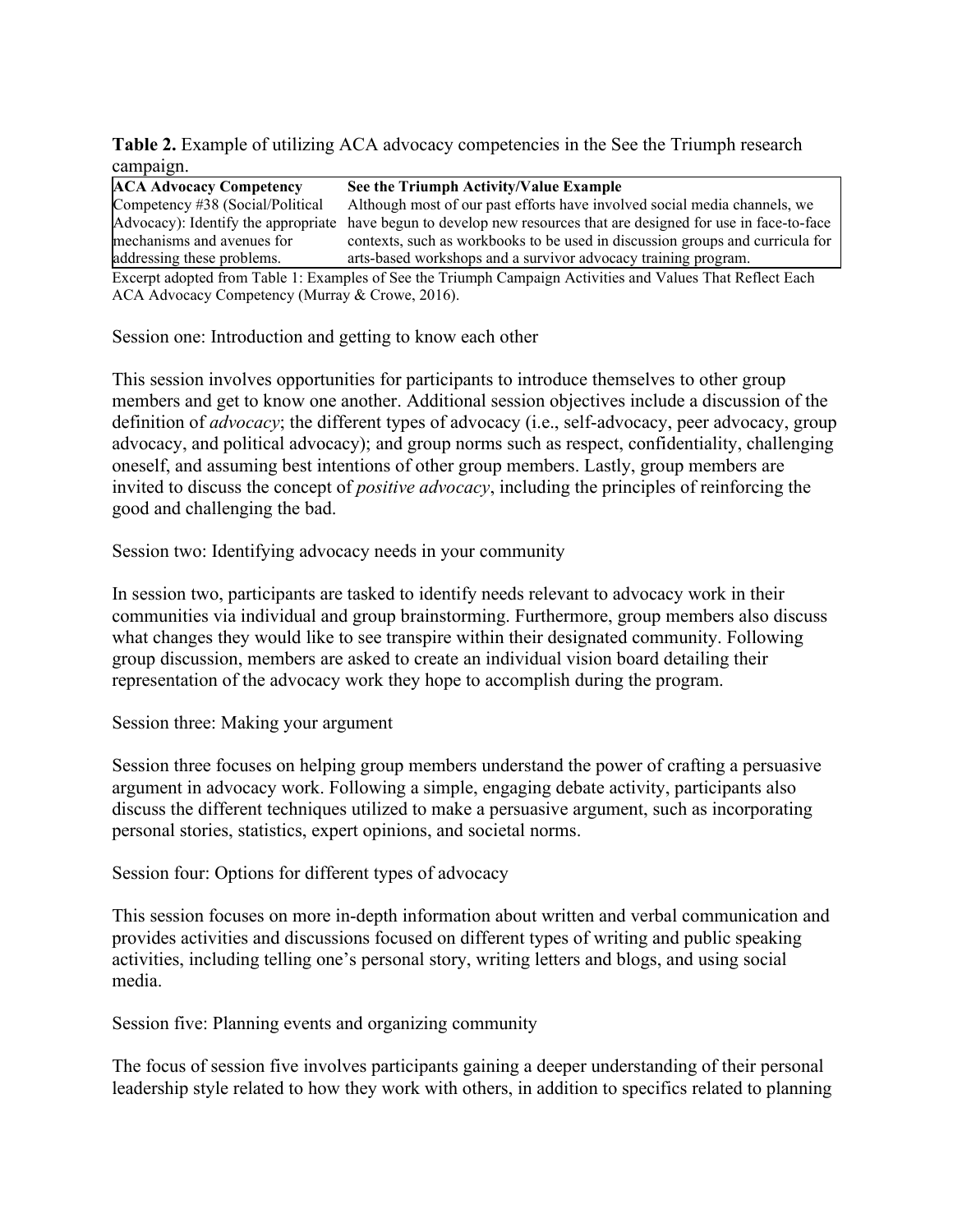an event. Specifically, participants are invited to take a personality inventory to identify their individual work style, and they learn about steps in planning and organizing events.

Session six: Basic helping skills

Session six is focused on promoting participants' basic helping skills. Group members engage in activities and discussions designed to increase their listening and peer support skills, including concepts such as nonverbal communication techniques, use of reflections and questions, and utilization of silence and minimal encouragers.

Session seven: Overcoming challenges to advocacy work

In session seven, group members discuss barriers related to advocacy work, including overcoming fear and stigma, followed by later discussions around self-care activities. Additionally, the facilitator also provides an opportunity for participants to discuss the possibility of retraumatization and posttraumatic stress symptoms in their work as future advocates.

### Session eight: Reflection and wrap-up

The program curriculum concludes with session eight, in which participants are invited to reflect upon and process the training program overall, including discussion of next steps and peer-topeer networking following the completion of the program.

#### **Program evaluation resources**

The Facilitator Guide contains resources for facilitators to evaluate the impact of the program on participants. Upon completion of all eight sessions, training participants are asked to complete an evaluation form regarding their experience in the program. Program developers are interested in learning about participants' experience to inform enhancements for future training programs. The evaluation form is completed anonymously without any place for participants to include identifying contact information.

#### **Initial program implementation and feedback**

The See the Triumph Survivor Advocacy Training Program was introduced to an IPV survivors' advocacy group from 2015 to 2016. During these months, the agency director utilized the See the Triumph Survivor Advocacy Training Program to begin the discussion of what advocacy means to survivors of IPV in the local community. Several components of the See the Triumph Advocacy Training Program curriculum were referenced and implemented by the director, such as: (a) the definition of advocacy and the different types of advocacy; (b) identifying advocacy needs in the local community to include a need for increased educational efforts and community/political awareness; (c) options for advocacy-related activities, such as sharing one's personal story, writing letters to officials running for office, and hosting community-wide advocacy events in partnership with other supportive agencies (i.e., law enforcement); and (d) overcoming challenges related to advocacy work. In general terms, the program curriculum was not implemented in a prescriptive manner, following each component of the weekly curriculum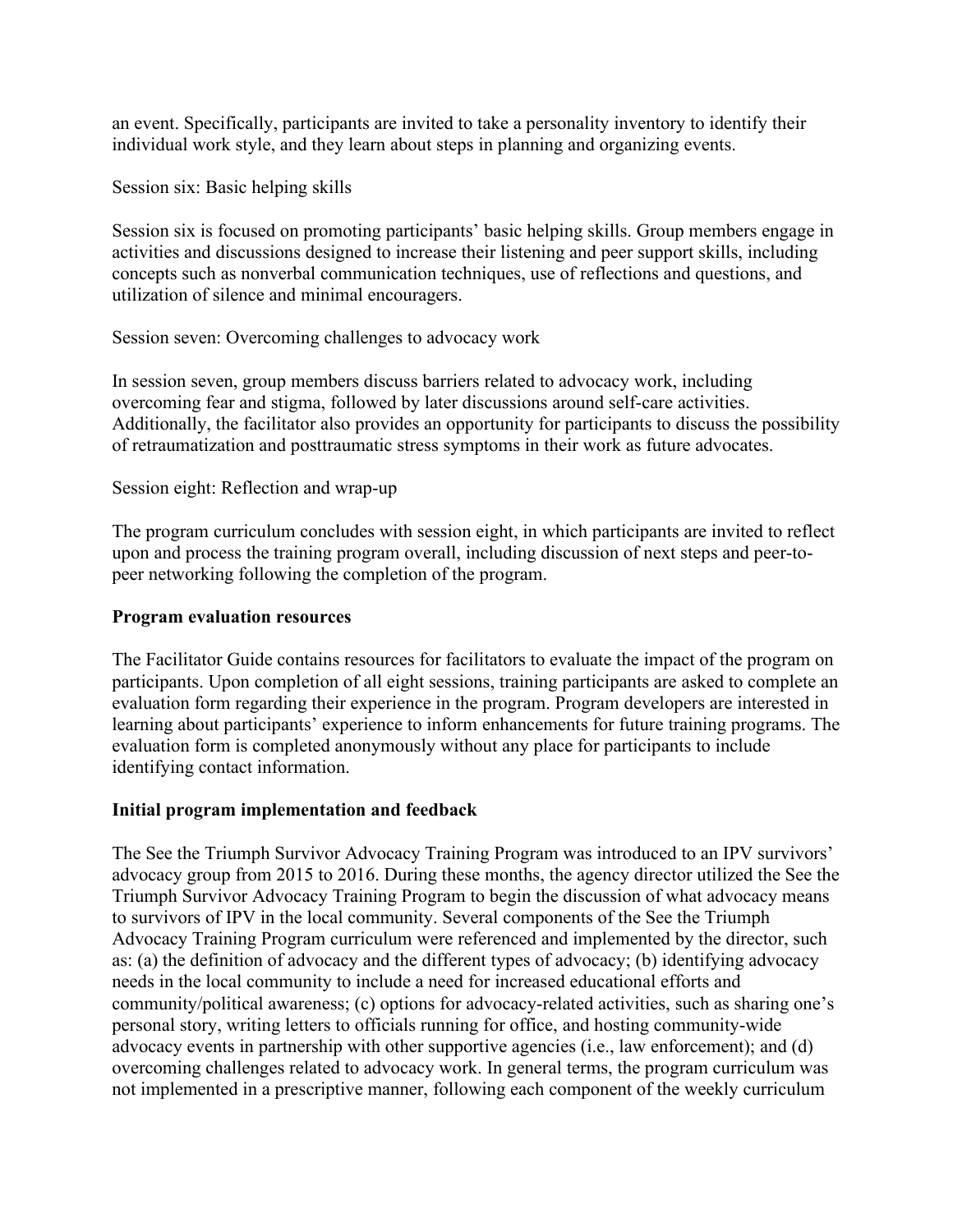with its designated activities and other discussion topics; however, the spirit of the curriculum was infused into designated monthly meetings of the survivor advocacy group, which included several key components of the training curriculum as detailed previously.

The first author obtained feedback from the agency director, who served as the primary facilitator of the See the Triumph Survivor Advocacy Training Program with the survivor advocacy group during the months in which the first author was also present as a cofacilitator and observer. The director's feedback highlighted the relevance of the content included in the training program and a need for deeper discussion about what advocacy looks like in the local community (personal communication with agency director, 2016). The director's feedback also pointed to the structure of the training program, noting the need for the facilitator to omit some of the discussion points and activities that did not seem relevant or particularly helpful to the group of survivors; for example, given the professional background of many of the members, the director felt that activities such as the vision board activity included in session two was not appropriate. The director also was inclined to let group members guide the conversation around advocacy in the direction it needed to go without adhering to a strict curriculum or program agenda. In summary, the director reported that the curriculum, in its truest form, may be best implemented in a more structured training environment with survivors who are closer to the beginning stages of engaging in advocacy-related work, as opposed to individuals with some history of advocacy engagement such as those represented in this group.

### **Discussion and recommendations for program implementation**

As mentioned in earlier sections, the See the Triumph Survivor Advocacy Training Program is not intended to be implemented in a strict, prescriptive manner. However, the content and activities in the curriculum do include items that were proven to be effective learning tools grounded in the research literature on advocacy training programs. The American Counseling Association Advocacy Competencies provide a relevant framework for illustrating how helping professionals can begin to think about advocacy for their clients, no matter what population they may serve.

Additionally, engaging in advocacy efforts within the community on various systemic levels can also prove to be particularly rewarding for counselors and other mental health professionals who possess a strong passion for promoting social change; however, we also note that engaging in this type of advocacy work is not a requirement for therapeutic healing alone but can be used in addition to and/or in conjunction with other forms of healing interventions provided by counselors or other mental health professionals. Furthermore, helping professionals who engage as a facilitator in a program like the See the Triumph Survivor Advocacy Training Program should be mindful of potential dual relationships and power differentials created if they are also serving in other related helping roles (e.g., clinical practitioner, advocacy training facilitator, program administrator, agency director, etc).

#### **Areas for further research, limitations, and conclusion**

To improve our understanding of advocacy training programs specific to IPV, further research is needed in this area, as research is currently limited. Areas for future research could include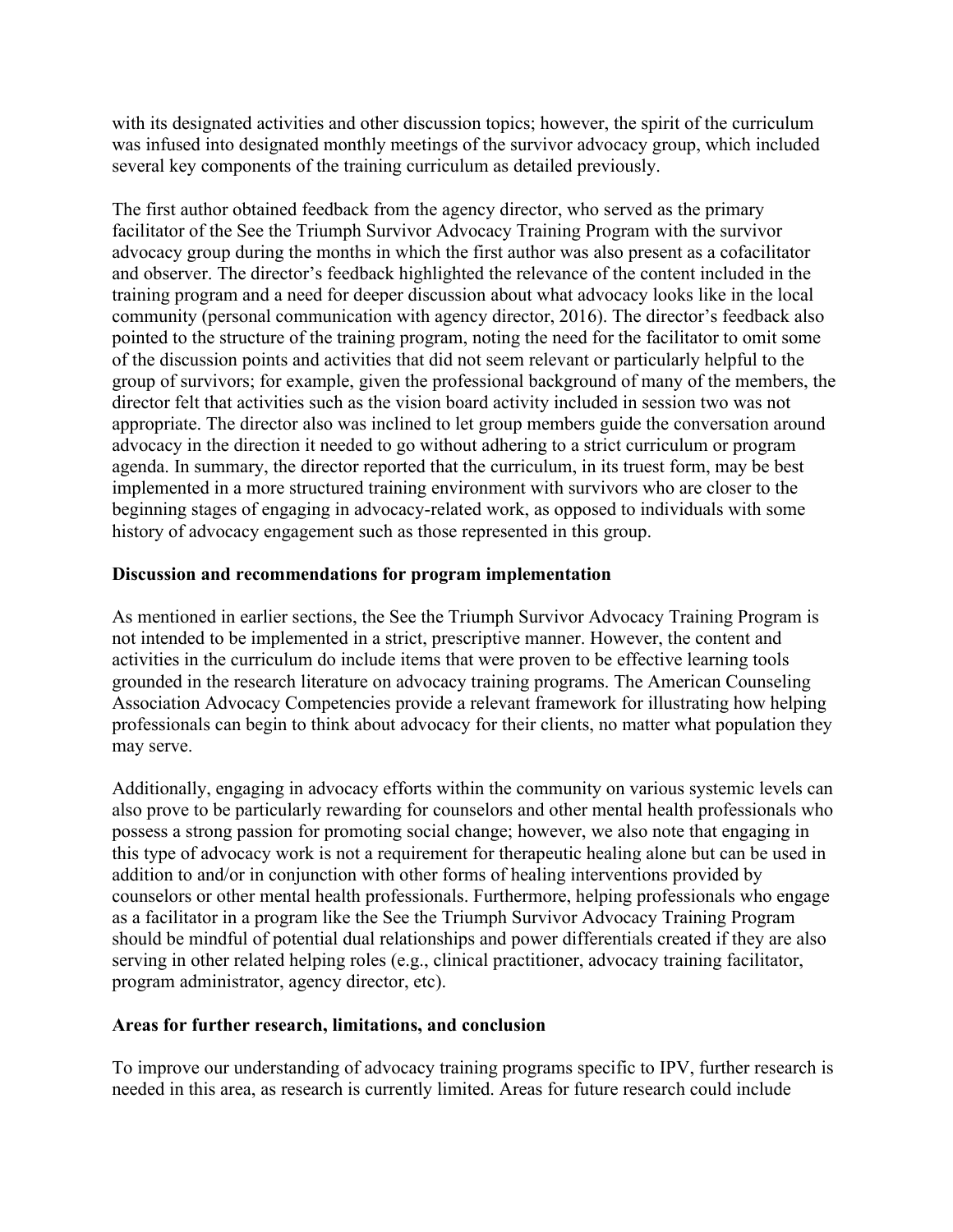qualitative investigations that seek to uncover the subjective experiences of IPV survivors in advocacy-related work. Furthermore, quantitative measures such as program evaluations could seek to investigate the effectiveness of training programs such as the See the Triumph Survivor Advocacy Training Program with other sample populations. From a limitation standpoint, we know that systemic interventions are particularly difficult to measure, as the actual effectiveness of the intervention program can be difficult to obtain in an objective sense. However, there may be other ways to measure the impact of this advocacy training program, such as through qualitative feedback from participants, facilitators, community and political leaders, and other partner providers (i.e., law enforcement, social services, health-care providers).

Overall, we hope the See the Triumph Survivor Advocacy Training Program will serve as another tool that counselors and other helping professionals can use to assist survivors of IPV in their healing process as they pursue advocacy work in their respective communities.

#### **Acknowledgments**

The authors thank Jennifer Hamilton and Jennifer Schenker for their dedicated work in the development of the Survivor Advocacy Program.

#### **References**

Alexander, C. J. P. D. (2002). Violence in gay and lesbian relationships. *Journal of Gay & Lesbian Social Services*, 14(1), 95–98. doi:10.1300/J041v14n01\_06

Baker, P., Leitner, J., & McAuley, W. J. (2001). Preparing future aging advocates: The Oklahoma Aging Advocacy Leadership Academy. *The Gerontologist*, 41(3), 394–400. doi:10.1093/geront/41.3.394

Baldwin, M. A. (2003). Patient advocacy: A concept analysis. *Nursing Standard*, 17(21), 33–39. doi:10.7748/ns.17.21.33.s55

Bateman, N. (2000). *Advocacy skills for health and social care professionals*. London, UK: J. Kingsley.

Black, M. C., Basile, K. C., Breiding, M. J., Smith, S. G., Walters, M. L., Marrick, M. T., … Stevens, M. R. (2011). *The National Intimate Partner and Sexual Violence Survey (NISVS): 2010 summary report*. Atlanta, GA: National Center for Injury Prevention and Control, Centers for Disease Control and Prevention. Retrieved from, [http://www.cdc.gov/violenceprevention/pdf/nisvs\\_report2010-a.pdf](http://www.cdc.gov/violenceprevention/pdf/nisvs_report2010-a.pdf)

Camacho, C. M., & Alarid, L. F. (2008). The significance of the victim advocate for domestic violence victims in municipal court. *Violence and Victims*, 23(3), 288–300. doi:10.1891/0886- 6708.23.3.288

Clark, E., & Stovall, E. (1996). Advocacy: The cornerstone of cancer survivorship. *Cancer Practice*, 4, 239–244.